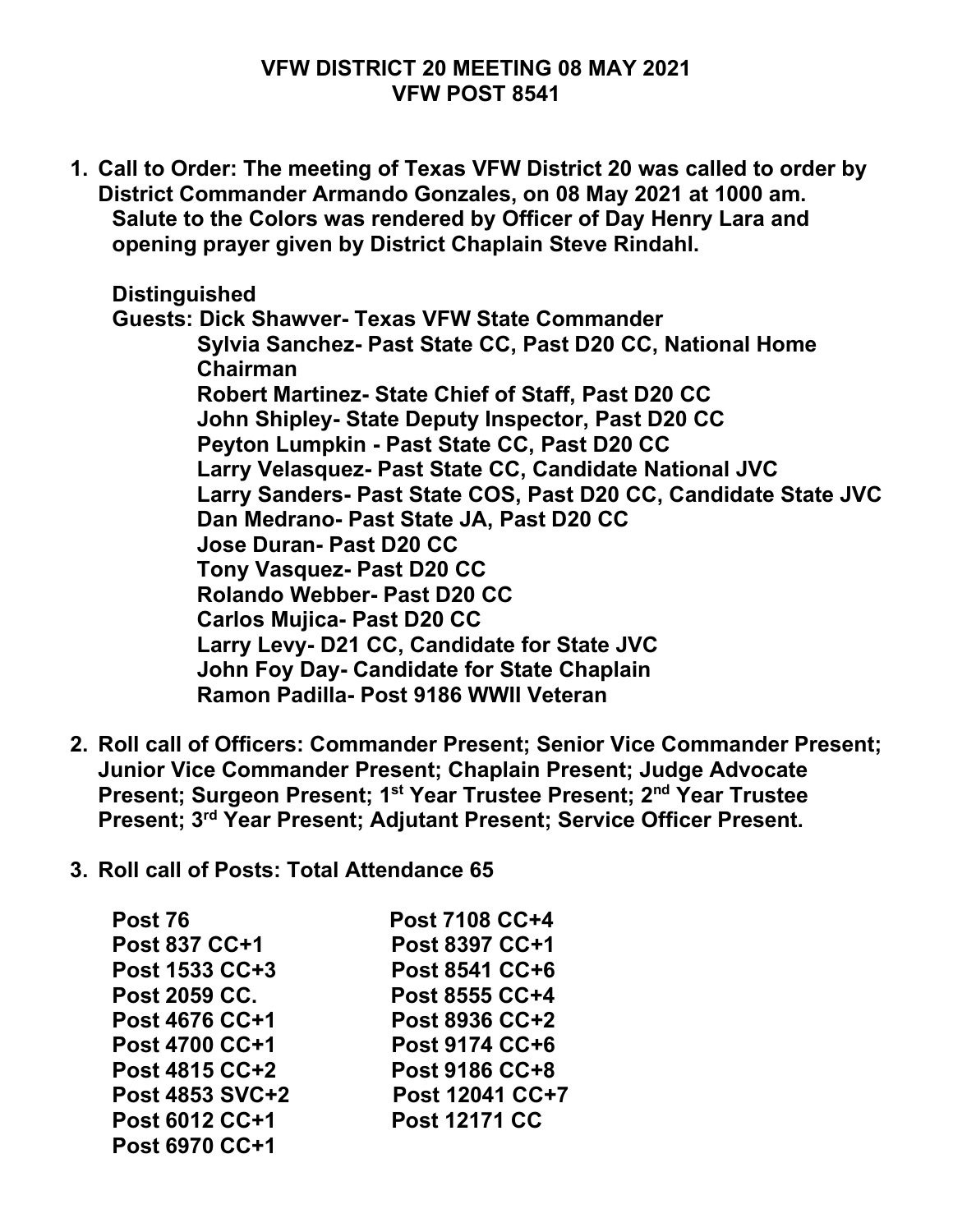- **4. Reading of Minutes: Minutes of District 20 meeting provided to all District Officers and stand approved as written.**
- **5. Quartermaster Report by District Quartermaster Robert Maldonado financial reports provided to all district Officers and stand approved as audited.**
- **6. Committee Reports:**

**Service Officer Report: District Service Officer Lee Rivas Thanked the District for letting him serve as District Service Officer he would be stepping down.**

**Surgeon Report: District Surgeon Chris Espinosa stated all should get COVID-19 shots provided by VA.**

**National Home: Past State CC/National Home Chairman Sylvia Sanchez all funding comes from donations. They appreciate all the donations being made and make them to General Fund.**

**VOD/PP/TA: Past D20 CC Jose Duran state he would be steeping down and thanked all for the assistance. He also indicated that our District VOD winner placed in 17/18 place at National.**

**Homeless Vets: Post Commander 1533 Gilbert Uriegas state that he would be stepping down and thanked all.**

**Webmaster: District Trustee James Bennett stated that he needed all the Post's Election Reports to complete the District Directory.**

- **7. National Home remembrance was conducted by District Chaplain Steve Rindahl.**
- **8. Unfinished Business:**

**Covid 19 restrictions by CDC still apply**

**3-6 Jun 2021 State Homecoming at Post 2059**

**Motorcycle Group run beginning at Post 7108 and ending Post 8541**

**16-19 Jun 2021 VFW State Convention in Durant, OK**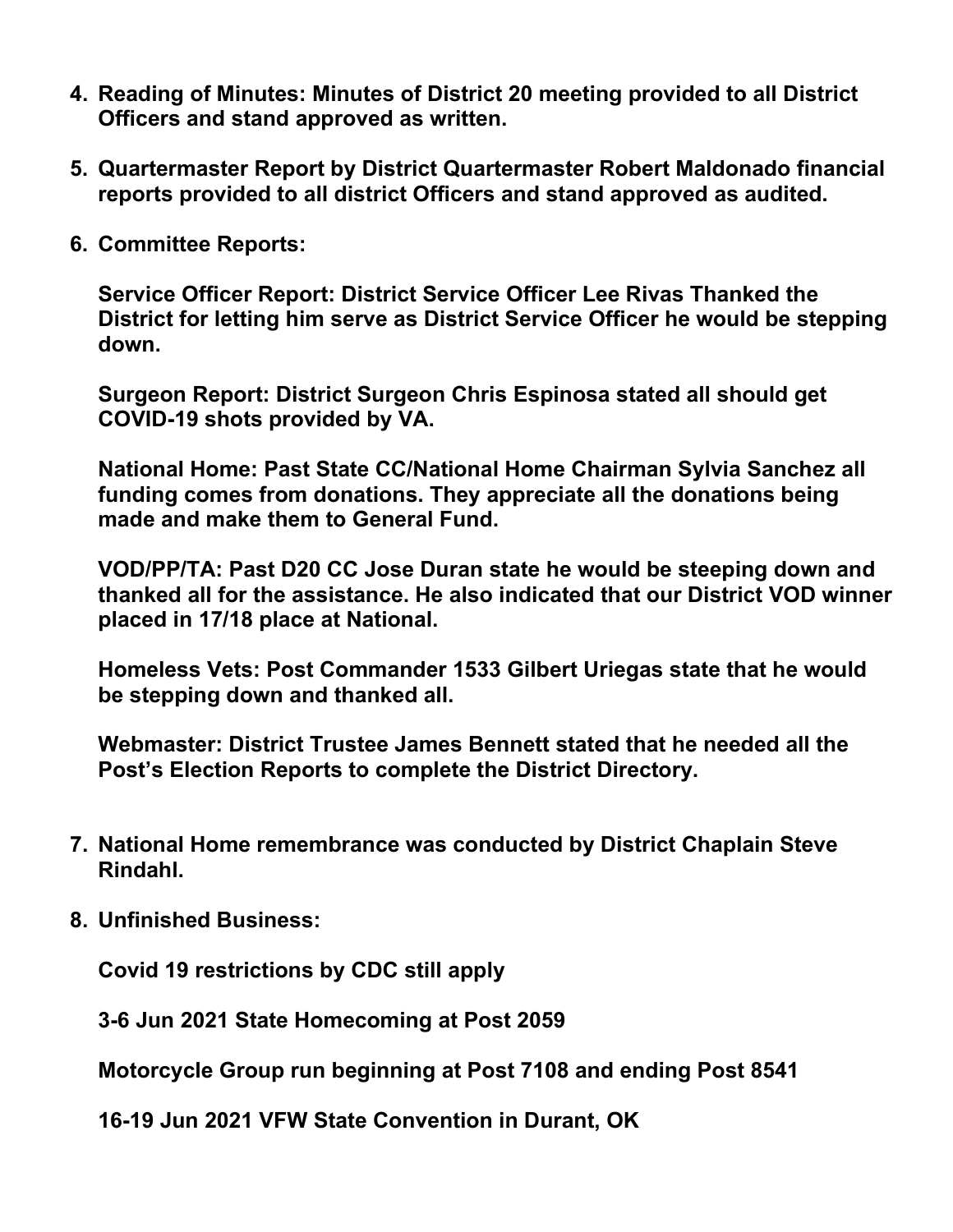**Motion to approve \$1500.00 for District Officers to attend Texas VFW State Convention 16-19 Jun 2021, Durant OK by District SVC William Smith. Seconded by Past D20 CC, Post Commander 6970 John Shipley. Motion Carried**

- **9. New Business:**
	- **A. Elections: District Commander Gonzales opened the floor for District Elections stated the post voting strength for the elections as is required of 31 March 2020 by National, Department and District.**

**Motion to have the District Adjutant cast one unanimous vote for all unopposed candidates at completion of other elections by Past D20 CC John Shipley. Seconded by District Chaplain Steve Rindahl. Motion carried.**

**Motion to have candidates leave the area and conduct a roll call vote to be tallied by the tally committee by District Adjutant Pat Clark. Seconded by Past D20 CC Cris Vieyra. Motion carried.**

**Motion to have election process to be conducted by Post Delegate Vote by Past D20CC/Post Commander 8397 Cris Vieyra. Seconded by Past D20CC/ Post Commander 6970 John Shipley. Motion Carried**

**District Commander John Shipley appointed a tally committee of District Adjutant Pat Clark/ Post 4853 QM Patty Hearst and District Officer of Day Henry Lara.**

**DC Gonzales opened the floor for nominations to District Commander:** 

 **District SVC William Smith nominated by District Surgeon Chris Espinosa. He Accepted.**

**No other nominations District Commander nominations closed.**

**DC Gonzales opened the floor for nominations to District Senior Vice Commander:**

**District JVC Joe Ramon nominated by Commander Post 6970 John Shipley. He Accepted.**

**No other nominations District Senior Vice Commander nominations closed.**

**DC Gonzales opened the floor for nominations to District Junior Vice Commander:**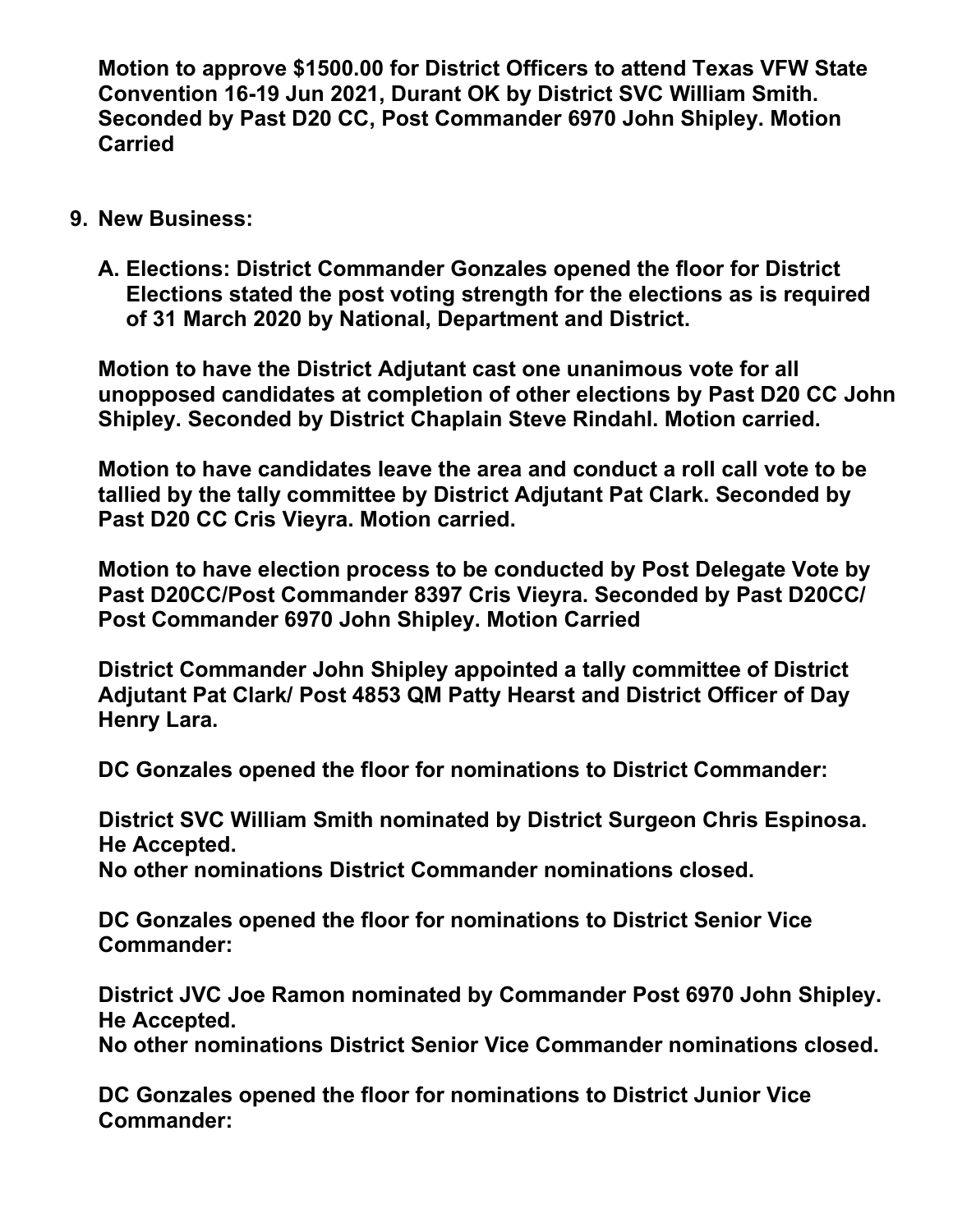**Post Commander 9174 Juan Martinez nominated by Comrade Lenny Layman. He Accepted**

**Post Commander 9186 Nathan Zuniga nominated by District Judge Advocate Dan Medrano. He Accepted.**

**No other nominations District Junior Vice Commander closed.**

**Comrade Nathan Zuniga received the majority of votes and is duly elected District Junior Vice Commander.**

**DC Gonzales opened the floor for nominations to District Quartermaster:**

**District Quartermaster Robert Maldonado nominated by Post Commander 6970 John Shipley. He Accepted No other nominations District Quartermaster closed.**

**DC Gonzales opened the floor for nominations to District Chaplain:**

**District Chaplain Steve Rindahl nominated by District Surgeon Chris Espinosa. He Accepted. No other nominations District Chaplain closed.**

**DC Gonzales opened the floor for nominations to District Judge Advocate:**

**District Judge Advocate Dan Medrano nominated by Post Commander 9186 Nathan Zuniga. He Accepted.**

**Past D20 CC/Post Commander 6970 John Shipley nominated by District Trustee Juan Martinez. He Accepted.**

**No other nominations District Judge Advocate closed.**

**Past D20CC/Post Commander 6970 John Shipley received the majority of votes and duly elected District Judge Advocate.**

**DC Gonzales opened the floor for nominations to District Surgeon:**

**Comrade Chris Espinoza nominated by Comrade Polly Gonzales. He Accepted.**

**No other nominations District Surgeon closed.**

**DC Gonzales opened the floor for nominations to District Trustee 2 Year.**

**Post Commander 7108 John Maines nominated by Past D20CC Jose Duran.**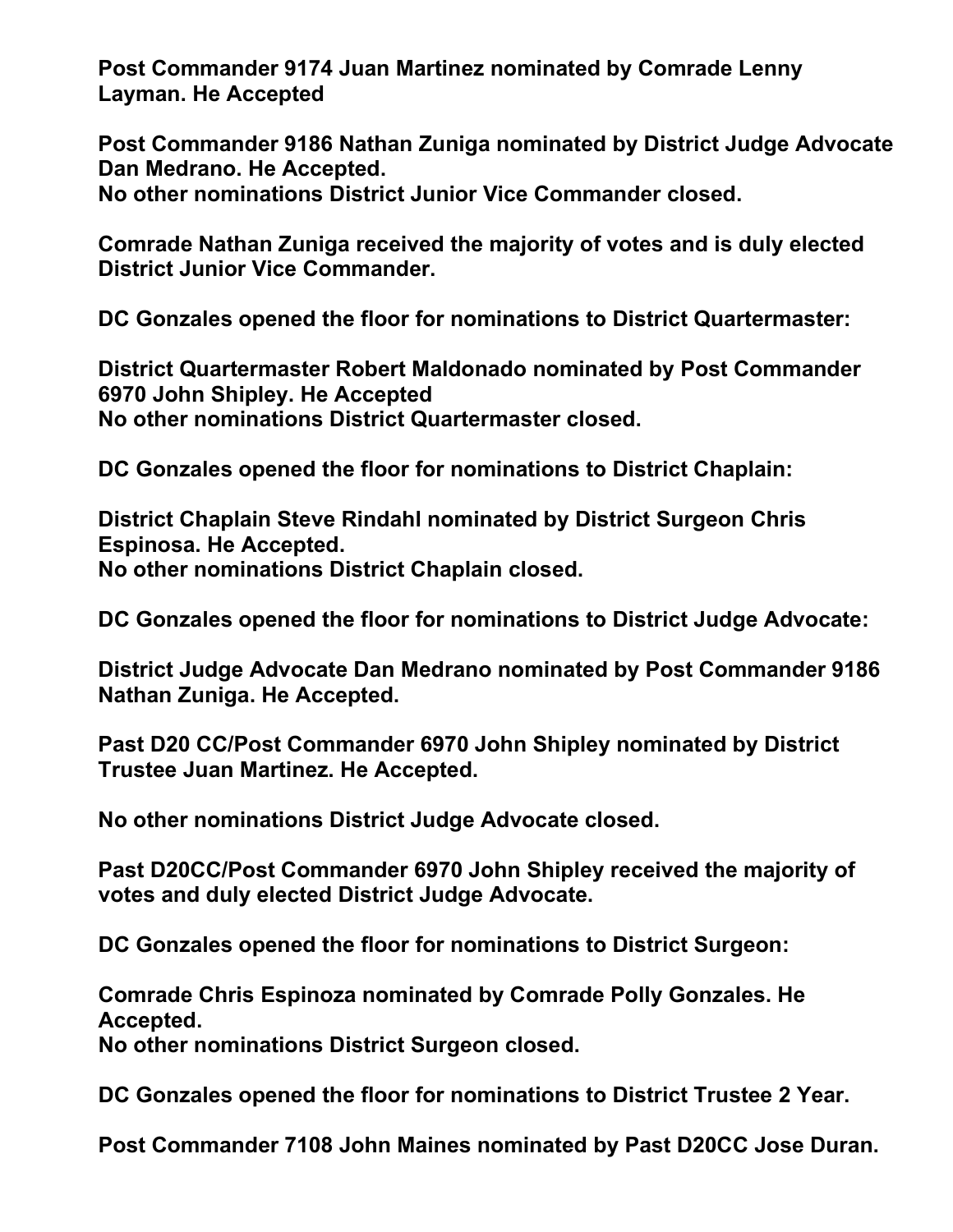**He Accepted.**

**No other nominations District Trustee 2 Year closed.**

**DC Gonzales opened the floor for nominations to District Trustee 3 Year.**

**Post Commander 7108 Juan Martinez nominated by District JVC (Elect) Nathan Zuniga. He Accepted.**

**No other nominations District Trustee 3 Year closed.**

**District Adjutant Pat Clark cast one unanimous vote for all the unopposed candidates for District 20. SVC, QM, Chaplain. Surgeon and Trustee 2 and 3 year are considered duly elected to the respective positions.**

**State Commander Dick Shawver conducted the installation of all present District Elected Officers in accordance with National By-Laws. State Commander Shawver further stated that all officers must within 60 days provide a copy of eligibility to the District Adjutant.**

## **10. Good of The Order:**

 **Post Commander 7108 Juan Martinez presented a Certificate of Appreciation to Comrade Ed Baldwin VFW Post 76 for his service to the VFW.**

 **Past D20CC Rolando Webber presented D20CC Gonzales his past District Commander's Pin and Thanked him for this past difficult VFW year.**

 **Past State COS, Past D20CC, Post Commander 12041 Larry Sanders, Candidate for State Junior Vice Commander presented his platform for election.**

 **D21CC Larry Levy, Candidate for State Junior Vice Commander presented his platform for election.**

 **Comrade John Foy Day, Candidate for State Chaplain presented his platform For election.**

 **State COS, Past D20CC, Post Commander Robert Martinez expressed his Thanks for State COS appointment and the hard work District 20 in 2020-21. He will announce his candidacy for State JVC for 2022-23 at State Convention.**

 **Past State CC Larry Velasquez, Candidate for National JVC thanked District 20**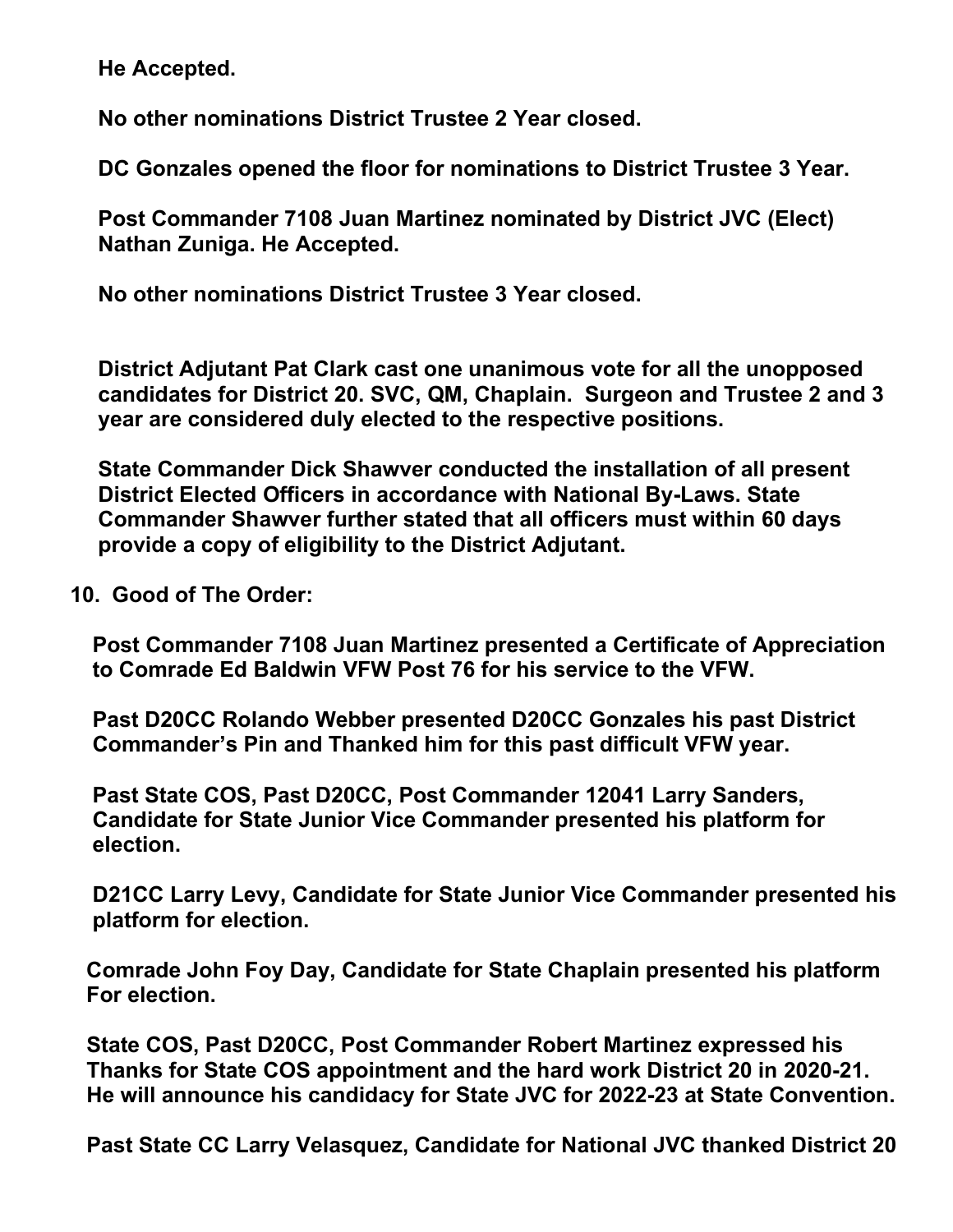**for always supporting him in all his endeavors.**

 **State Commander Richard Shawver expressed his thanks for being in District 20. He provided information concerning the upcoming State Council Of Administration vote at the State Homecoming on the redistricting of Districts In the Texas VFW. This vote if approved would mean that District 20 would lose the 4 Posts that are not in Bexar County. Posts 4853,6970,8555 and 12041.** 

**Post 76: No**

**Post 837: Post Commander Rodriguez announced his candidacy for District 2022-23 JVC.**

**Post 1533: Mother's Day party tonight.**

**Post 2059: No**

**Post 4676: Awarded 50th Anniversary Certificate and National VFW CIC Letter read.**

**Post 4700: Mother's Day event 5-10**

**Post 4815: No**

**Post 4853: Post announced the opening of Vet Owned Thai Racha restaurant.**

**Post 6012: Taco Plate 15 May 12-4**

**Post 6970: Thanked all who supported Strawberry Festival**

**Post 7108: 1st Fri Steak Night, Brisket Burgers night, Turkey Shoot.**

**Post 8397: No**

**Post 8541: Lunch today**

**Post 8555: Thanks for support of Chicken Dinner**

**Post 8936: Bike Ride in support of Desert Memorial**

**Post 9174: Post Commander Martinez announced candidacy for District 2022-23 JVC**